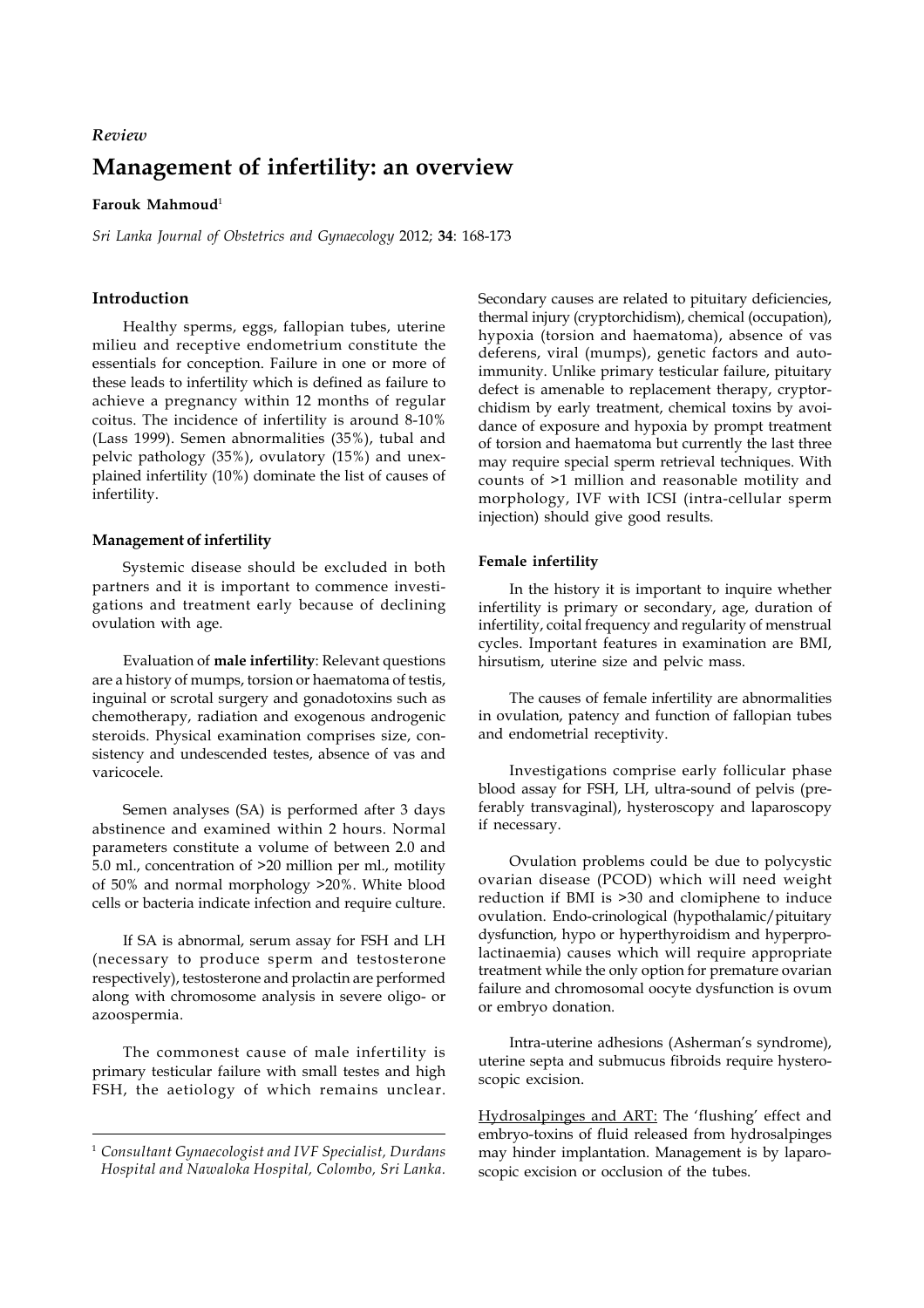#### *Management of infertility: an overview*

In cases of tubal damage or obstruction, microsurgical repair with reconstruction and refashioning of damaged fallopian tubes at laparoscopy or laparotomy should be attempted in suitable cases.

Receptivity of endometrium: In practice endometrial thickness with the triple sign is taken as a reflection of endometrial receptivity. Although this indicates a suitable time for transfer of the embryo, it does not say anything about the architecture, chemical, endocrine or immunological status necessary for implantation.

**Unexplained infertility** – The diagnosis of unexplained infertility is made by exclusion where there is no discernible abnormality in both male and female (Some cases of unexplained infertility may be due to sperm-zona dysfunction responsible for fertilisation failure – Schatten 1999). Management is by follicular tracking by trans-vaginal ultrasound to synchronise coitus with natural or induced ovulation so as to enhance fertilisation. If no response after 3-6 months or earlier if the age of female is >35 years, proceed to  $III-H.$ 

Intra-uterine insemination – husband (IUI-H) bypasses the sometimes 'noxious' effect of sperm antibodies in the cervical mucus and facilitates the passage of sperm into the fallopian tube. This is continued for 6 months or shorter if the age of female is >35 years. DI (donor insemination) for IUI is discussed below.

In the final analysis, while many were treated success-fully, those with significant ovarian, tubal or sperm dysfunction, including prolonged and unexplained infertility had little hope of fecundity and will need IVF. IVF is not entirely complication-free. Moreover, IVF does not cure the infertility; it temporarily bridges the infertility gap. It is important to make the couple aware of these and frequent visits, multiple injections and most important the cost of IVF.

#### **In vitro fertilisation (IVF)**

The main indications for IVF are severely damaged fallopian tubes, oligo-astheno-terato-zoospermia) and unexplained infertility.

**Response to stimulation:** Prior to embarking on IVF it is prudent to assess how the ovaries are going to respond. AMH (Anti-Mullerian Hormone) is an excellent but expensive tool while previous response, age, FSH, antral follicular count (AFC) and ovarian volume have reasonable predictive value.

#### **IVF protocol**

Currently, IVF technique involves initial downregu-lation of the pituitary with gonadotrophic releasing hormone (GnRh) agonists or antagonists. Once the pituitary is suppressed the ovaries are stimulated with follicle stimulating hormone (FSH) to produce multiple follicles. Follicular response is monitored by ultra-sound and oestrogen assay. An artificial luteinising hormone (LH) surge is triggered by the administration of human chorionic gonadotropin (HCG) and 36 hours later the eggs are harvested by transvaginal, ultrasound-directed aspiration. The eggs are fertilised in vitro (IVF) with or without intracytoplasmic sperm injection (ICSI), followed by embryo transfer at the pro-nucleate stage on day 2-3 or blastocyst stage on day 5 or 6. Induction protocols using GnRH analogues often led to a luteal phase defect and required progesterone support administered, usually as vaginal suppo-sitories, to support the pregnancy till 12-16 weeks.

#### **Pituitary suppression**

Oral contraceptives enable the timing of IVF cycle to be regulated. Pre-treatment with GnRH agonists prevents premature surge of LH which results in premature ovulation and cancellation of the cycle. However, the initial 'flare' effect of GnRH agonists is not desirable in most women. GnRH antagonists, a later innovation in the genre of pituitary suppressants, avoid a flare-effect by immediate down regulation and also minimise the risk of OHSS. Both GnRH agonists and antagonists provide better control and smoother and more reliable follicle stimulation with more eggs and more importantly more pregnancies (Tarlatzis and Bili 2001). GnRH antagonists prevent ovarian cyst formation with less need for luteal support and with less medication but the pregnancy rates are similar for both (Tarlatzis and Kolibianakis 2007).

#### **Ovulation induction**

Ovarian hyper-stimulation syndrome (OHSS) and multiple pregnancies are avoided by tailoring the dose of FSH according to age, PCO (polycystic ovaries), serum AMH and FSH level, past history, ovarian volume, antral follicle count and body mass index (BMI).

#### **Triggering an artificial LH surge**

An LH surge is triggered with 5-10,000 units of HCG (human chorionic gonadotrophin). Recent studies indicate that in cycles suppressed with GnRh anta-gonist triggering by GnRh agonist is effective and minimises OHSS and luteal phase defect.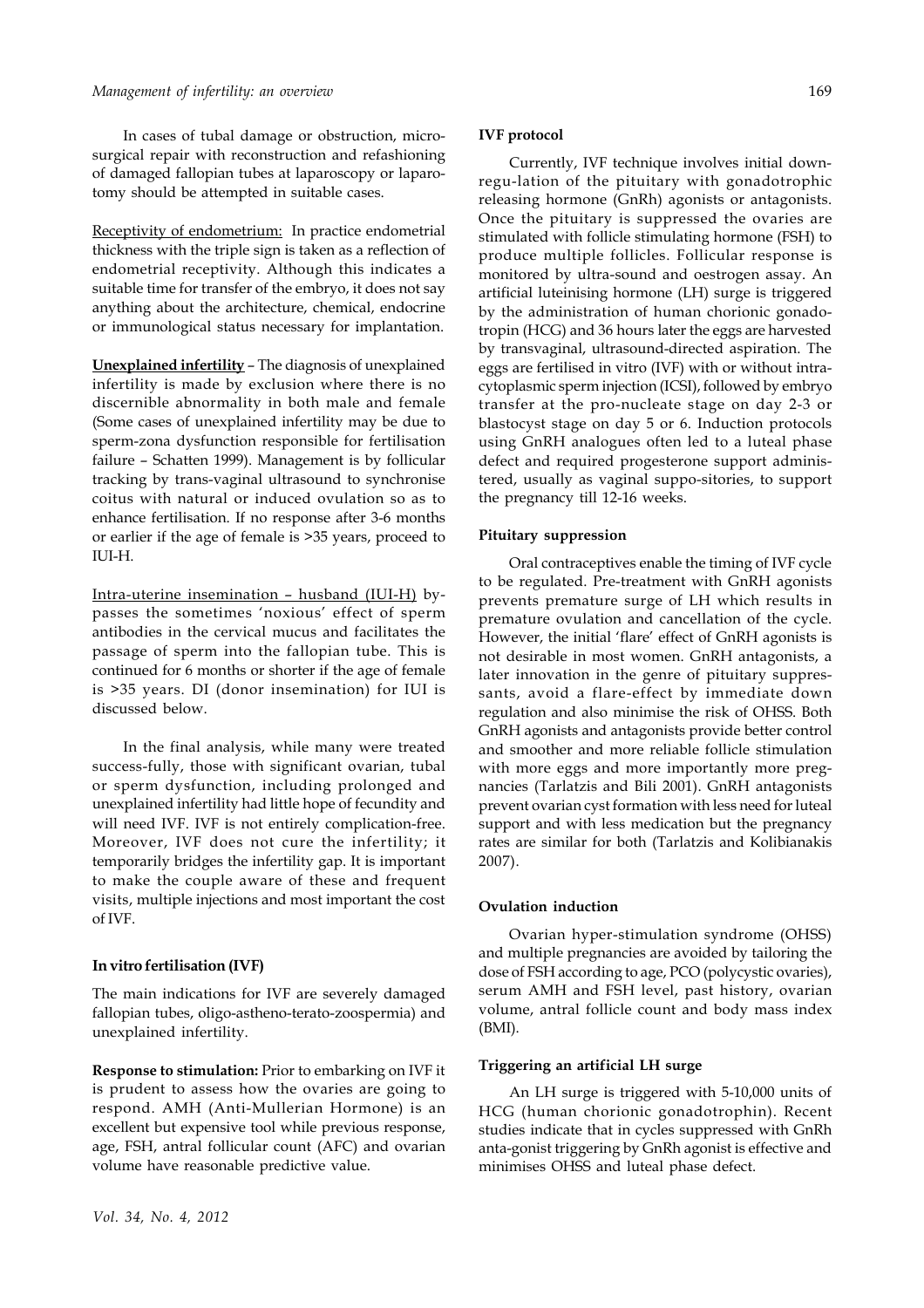## **Ovum pickup**

Compared to the more invasive, less accurate and cumbersome laparoscopic aspiration of eggs, transvaginal ultrasound-guided aspiration of follicles provides easier, accurate and more efficient harvesting of eggs (Wickland and Hamberger 1985).

#### **Sperms**

The husband's sperms are obtained on the day of ovum pickup. Frozen specimens are thawed where the husband cannot produce a sample on demand or be present, where sperms were procured by special sperm retrieval techniques or stored pre-chemo or radiotherapy.

## **Fertilisation**

In cases of severe oligo-astheno-terato-zoospermia spontaneous IVF is poor. Early attempts to facilitate fertilisation with partial zona dissection (PZD) and sub-zonal injection (SUZI).

Were only marginally successful. The technique of intra-cytoplasmic sperm injection (ICSI) involves injecting a single sperm, even a non-motile one, directly into the ooplasm (Palermo, Joris, Devroey and Van Steirteghem 1992). ICSI has revolutionised fertilization and improved fertilisation rates resulting in more good quality embryos (Palermo et al 2001).

In azoospermia, special sperm retrieval techniques of epididymal sperm aspiration (MESA), percutaneous epidymal sperm aspiration (PESA), testicular sperm aspiration (TESA) or extraction (TESE) are employed along with ICSI.

#### **Embryo culture**

Good culture systems incorporating improved incu-bating chambers, environment control and extended culture with sequential appropriatelyconstituted media, tailored for cleavage up to blastocyst-stage has optimised embryo quality (Gardner and Lane 2001).

#### **Embryo transfer**

Successful transfer requires ultrasound guided atrau-matic correct placement of the embryo (Schoolcraft 2001).

Choosing optimal embryos for transfer – quality embryos can be chosen by zygote scoring or blastocyst transfer (Scott and Smith 1998; Gardener et al 1998) and if indicated, pre-implantation genetic diagnosis (PGD). Blastocyst transfer is physiological, screens some chromosomally abnormal and poor quality embryos. This is recommended if there are >4 embryos

on day 3. With fresh single blastocyst transfer birth rate has remained high, and multiple birth rate has been reduced to <10%, less than half the Australian national average and with two-thirds of the miscarriage rate (Jansen 2006).

Gamete intra-fallopian transfer (GIFT), where sperm plus eggs and zygote intra-fallopian transfer (ZIFT), where embryos are transferred at laparoscopy into the fallopian tubes, are variations of IVF. Though initially more successful than IVF, the improved technology of IVF now produces equal or better results without resorting to invasive laparoscopy. Hence the pre-ference today of IVF over GIFT and ZIFT.

#### **Implantation**

Apart from transferring quality embryos implantation can be enhanced by improving endometrial milieu. Endometrial receptivity is governed by adequate blood supply, appropriate architecture, nutrients for sustenance of the pre-embryo, immunological and chromosomal factors and complex signals and dialogue between the embryo and endometrium to facilitate apposition, adhesion and invasion, the essential triad for successful implantation. Although endometrial thickness is reassuring, accurate bio-markers for assessment of endometrial receptivity have been elusive to date.

Assisted hatching – Assisted hatching by partial zona dissection enhances the release of the blastocyst from within the zona. It could be performed at the 6-8 cell or blastocyst-stage by chemical or laser technique (Cohen et al 1990). Assisted hatching increases the implantation and pregnancy rates in previous implantation failures but has no place for first IVF attempts, while its role in advanced age, 'thick zona' and frozenthawed embryos remain uncertain (Velga and Boiso 2001).

Immunological influences in implantation-failure are not totally unexpected given the immunologically and genetically unrelated embryo and host endometrial tissue. However, the role of intravenous immuno-globin for repeat implantation failure remains controversial.

Anti-thrombogenic therapy with aspirin and heparin is helpful in abnormal implantation, placentation and early embryonic vascular compromise with (Damario and Rosenwaks 2001).

#### **Luteal support**

With GnRh agonists and HCG protocol, luteal support with progestagen is necessary. However, the use of GnRh antagonists with GnRh agonist as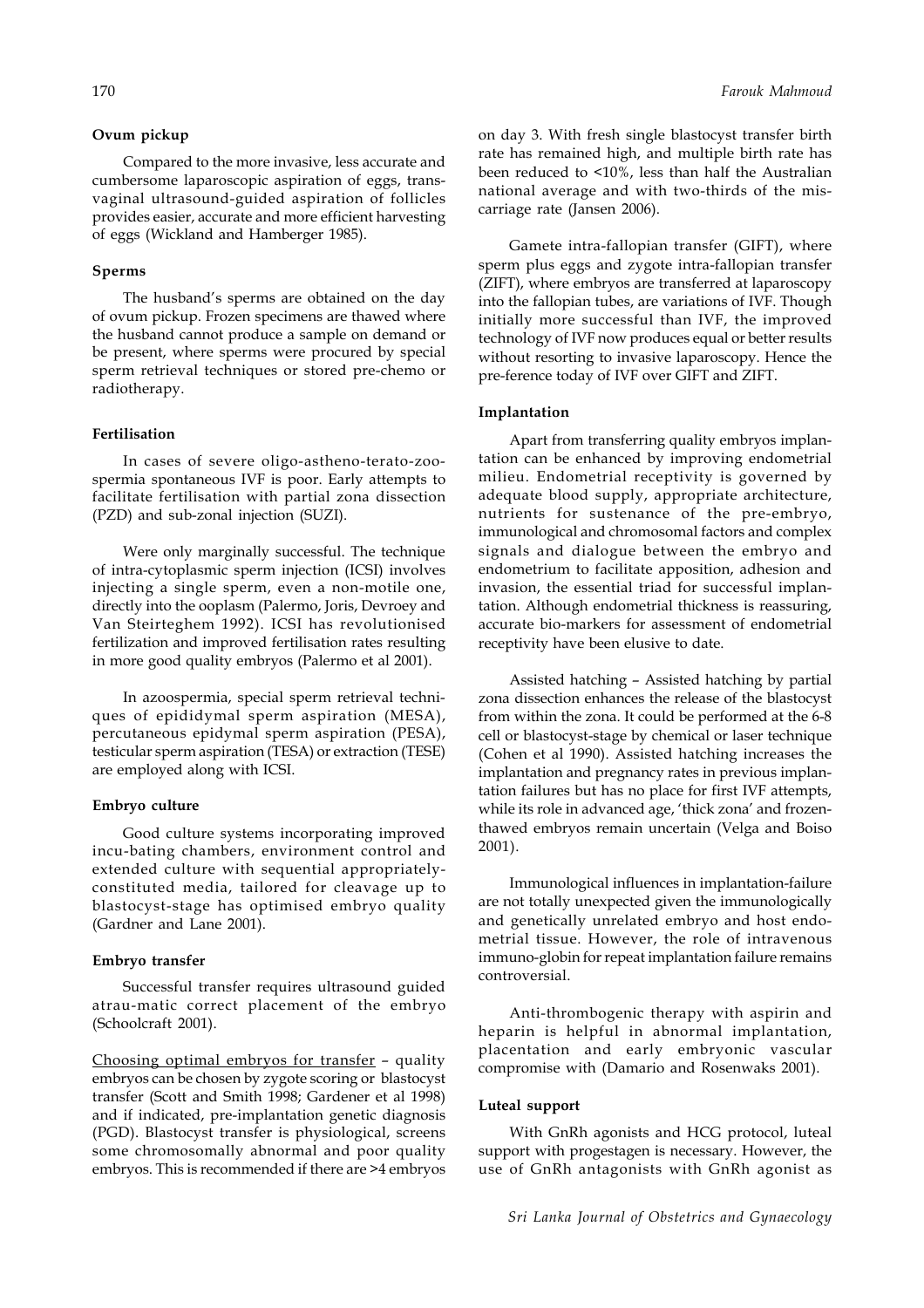triggering agent reduces OHSS and the need for luteal support (Fauser et al 2002).

# **Cryo-storage of sperms, eggs and embryos**

Vitrification enables eggs and embryos to be frozen with minimal damage.

Freezing has many uses in ART enabling the storage of eggs, embryos, immature oocytes and more recently ovarian tissue whenever pregnancy needs to be deferred for social reasons and prior to chemo or radiotherapy and finally to preserve donor embryos. An additional bonus of saving embryos derived from eggs obtained at an early age is the reduced incidence of aneuploidy.

Clinical indications for storing sperms are problems of masturbation 'on demand', following sperm retrieval for ICSI, prior to chemo- or radiotherapy, pre-vasectomy and for sperm donation.

#### **Complications of IVF**

The main complications are ovarian hyper-stimulation syndrome (OHSS) a potentially life-threatening condition), multiple pregnancies (leading to extreme prematurity with neonatal deaths and prolonged neonatal care), ovarian and vascular trauma, security concerns, carcinogenic effects of ART medications (now disproved) and psychological sequelae for the couple.

# **Third-party participation in ART Donation of genetic material**

Where one or other (or rarely both) partners lack their own genetic potential, the only current option is donation of sperm, ova or embryo.

Sperm donation – This is indicated no sperm could be obtained even with special soerm retrieval techniques. With the introduction of intra-cytoplasmic sperm injection (ICSI) in 1990), the need for sperm donation has dropped dramatically.

Ovum donation may be needed for women who are older, oligo or anovulatory, premature menopause, fertilisation failure, recurrent miscarriage, postmenopausal or who have genetic defects. Other recipients are women with post radio- or chemo-therapy anovulation or those with no ovaries.

Embryo donation: Indications for this comprise the above coupled with severe male infertility.

Pregnancy in the older female: Fertility is markedly compromised several years before the menopause, suggesting that factors other than complete depletion of the follicular store play a role in the loss of oocyte

competency in 'ageing' women (Serhal 2004). The use of higher doses of gonadotrophins coupled with the 'flare-effect' of GnRH agonists and reducing the dose may be helpful. Embryo cryo-preservation while still young provides the most successful option, freezing mature and immature oocytes and ovarian tissue with subsequent *in-vitro* maturation or autologous transplantation offer additional avenues (Ng and Ho 2007). The post-menopausal uterus does respond well when supported by steroid therapy and enable embryos to implant efficiently (Antinori et al 1993).

Aneuploidy is present in 50% of early IVF embryos which increases with maternal age. Pre-implantation genetic diagnosis to exclude aneuploid embryos may also be useful.

However, the logical deduction that aneuploidy screening will increase implantation and pregnancy rates and reduce miscarriages has not yet been proven (Staessen et al 2004). Even though it is early days, rejuvenating the 'ageing' cytoplasm with donor cytoplasm containing mRNA, proteins and mitochondria, one-third of repeat IVF failures, supposedly due to poor embryo development, fell pregnant with this technique (Cohen et al 1997).

Posthumous parenting: The use of stored gametes or embryos after the death of one or other (or rarely both) partners is possible though a concern in ethical and theological circles and a minefield in the court-room.

### **Surrogacy**

The surrogate may or may not contribute her eggs or the sperm, egg or embryo may be from the commissioning couple or donor. Surrogacy may lead to ethical, religious and legal complications (Rothenberg 1988).

#### **Preservation of reproductive potential**

Indications are to defer pregnancies, pre- chemoor radiotherapy and where premature ovarian failure is anticipated. Eleanora Porcu (2001) quotes a postthaw survival rate of 57% after cryo-preservation of eggs. In vitro maturation (IVM) of immature oocytes from biopsied or surgically removed ovaries and more recently by transvaginal aspiration of antral follicles is promising (Suikkari and Soderstrom-Antttila 2007). Preservation of male reproductive potential.

Prompt freezing in patients with haematoma and torsion of testes and prior to vasectomy may avoid the need for sperm donation.

#### **Pre implantation genetic diagnosis (PGD)**

In PGD, blastomere biopsy and analysis of single cells by polymerase chain reaction (PCR) and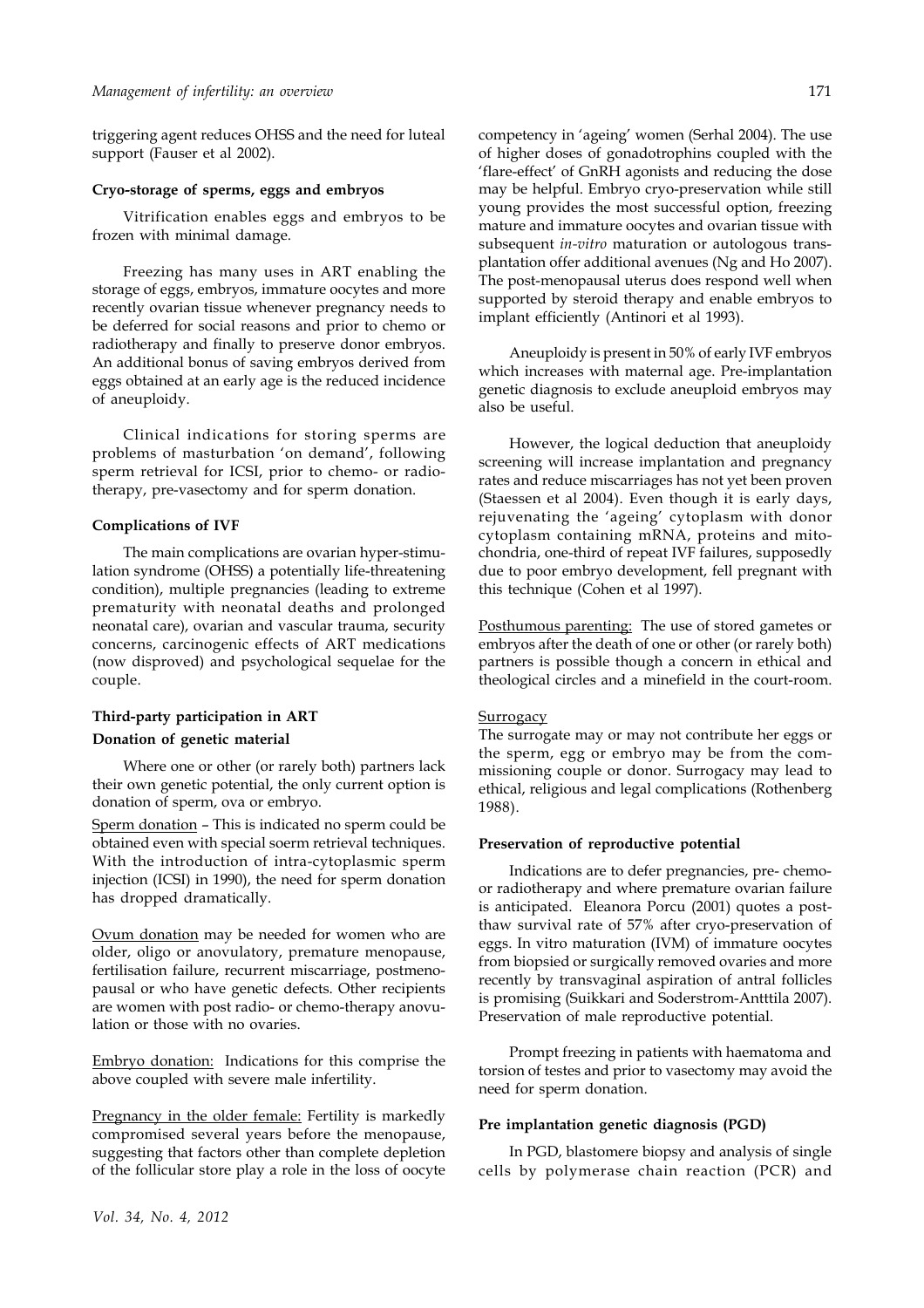fluorescent in-situ hybridisation (FISH) is performed (Lavery and Winston 1999).

Fifty per cent of spontaneous early pregnancy losses show chromosomal abnormalities, and more than 90% of chromosomally abnormal pregnancies miscarry (Grace, El-Toukhy and Scriven et al 2006). Indications for PGD are older woman, known chromosomal abnormality, recurrent IVF failure and pregnancy loss.

#### **Future technologies in reproductive medicine**

Transplantation of stored ovarian tissue has been achieved (Donnez et al - 2004) and Mierow et al - 2005) while uterine transplantation, gene therapy, stem cell technology (SCT) and therapeutic cloning are all in the research phase but clinical applications are not too far away.

# **Conclusion**

In the past quarter of a century, exponential advances in reproductive medicine with improvements in ovulation induction, ultrasonography, culture systems, fertilisation and molecular biology have led to safer and more successful methods with expanded scope to investigate and treat many more types of infertility.

Infertility management has improved and now offers a chance for almost all kinds of infertility including those who lack sperm, eggs or uterus, unexplained infertility, recurrent fertilisation-failure or pregnancy loss or have genetically abnormal conceptions.

Future advances in transplantation technology and stem cell technology will offer avenues for all women to 'have their own uterus' and their own genetic make-up for their progeny.

## **References**

Antinori S, Versaci C, Gholami GH, et al. Oocyte donation in menopausal women. *Hum Reprod* 1993; **8**: 1487-90.

Cohen J et al. Assisted hatching using micro-manipulation, Human Reproduction 1990; **5**: 7-13.

Damario A, Rosenwaks Z. Repeated implantation failure: the preferred therapeutic approach in Assisted Reproductive Techniques Eds, Gardener DK, Weissman A, Howles CM, Shoham Z. Martin Dunitz, London 2001; Chap **45**: pp 543-60.

Donnez J, Dolman, Demille, et al. Livebirth after orthotopic transplantation of cryopreserved ovarian Tissue. *Lance*t 2004; **364**: 1405-10.

Fauser BC. Endocrine Profiles after Triggering of Final Oocyte Maturation with GnRH Agonist after Cotreatment with the GnRH Antagonist Ganirelix during Ovarian Hyperstimulation for in Vitro Fertilization. *J Clin Endocrinol Metab* 2002; **87**: 709-15.

Gardener DK, Vella P, Lane M, et al. Culture and transfer of human blastocysts increases implantation rates. *Fertil Steril* 1998; **69**: 84-8.

Gardner DK, Lane M. Embryo culture in Assisted Reproductive Techniques Eds. Gardener DK, Weissman A, Howles CM, Shoham Z. Martin Dunitz, London 2001; Chap 16: pp 204-22.

Grace J, El-Toukhy T, Scriven P, et al. Three hundred and thirty cycles of pre-implantation diagnosis for serious genetic disease: clinical considerations affecting outcome. *BJOG* 2006; **113**: 1393-401.

Jansen R. Dizygotic and monozygotic twinning after IVF. *ANZJOG* 2006; **46** Suppl 1: S17-19.

Lane M, Gardner DK. Embryo culture medium: which is the best? *Clinical Obstetrics and Gynaecology* 2007; **2**1: 85-100.

Lass A. Investigation of the infertile couple for assisted conception in In Vitro Fertilization and Assisted Reproduction. Ed. Brinsden PR. Parthenon Publishing Group, New York 1999; Chap 2: 13-17.

Lavery SA, Winston RML. Clinical experience with PGD at Hammersmith 1989-1998 in Towards Reproductive Certainty. Eds. Jansen R, Mortimer D. Parthenon Publisher Group, U.K. 1999; **49**: 397-404.

Mierow J, Levron T, Elder-Geva I, et al. Pregnancy after transplantation of cryopreserved ovarian tissue in a patient with ovarian failure after chemotherapy. *N Engl J Med* 2005; **353**: 318-21.

Ng EHY, Ho PC. Ageing and ART: a waste of time and money. Clinical Obststrics and Gynaecology. Ed. Norman RJ. Bailliere Tindall, London 2007; **21**: 5-20.

Palermo J, Devroey P, Vandervorst J, Nagy M, Van Steirteghem A. Do we treat the male or his gamete? *Hum Reprod* 1992; **13** (suppl 1): 178-85.

Palermo J, Raffaelli R, Hariprashad JJ, et al. ICSI: technical aspects in Assisted Reproductive Techniques Eds. Gardener DK, Weissman A, Howles CM, Shoham Z. Martin Dunitz, London 2001; **11**: 147-57.

Porcu E. Oocyte cryopreservation in Assisted Reproductive Techniques. Eds: Gardner DK, Weissman A, Howles CM, Shoham Z. Martin Dunitz, New York 2001; Chap 18, pp 233-42.

Rothenberg L. Baby M, the surrogate contract and the health Care and professional unanswered questions. Law Med. *Health Care* 1988; **16**: 113-20.

Schatten G. Fertilization in Molecular biology in Reproductive Medicine. Parthenon Publishing Group, London 1999; **14**: 305-10.

Schoolcraft WB. Embryo transfer in Assisted Reproductive Techniques Eds. Gardener DK, Weissman A, Howles CM, Shoham Z. Martin Dunitz, London 2001; **50**: 623-6.

Scott LA, Smith S. Pronuclear embryo transfers. *Hum Reprod* 1998; **13**: 1003-13.